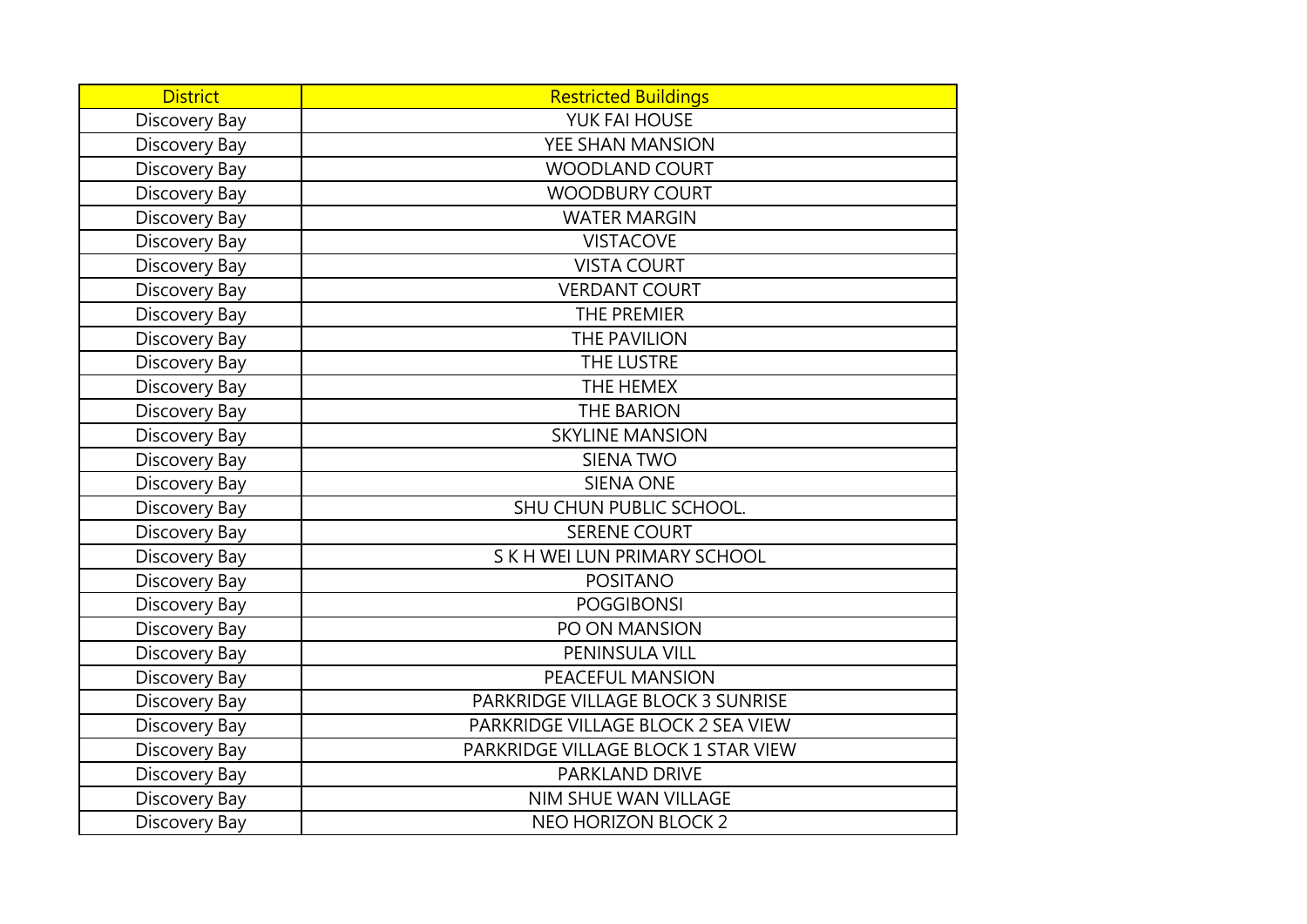| Discovery Bay | NEO HORIZON BLOCK 1         |
|---------------|-----------------------------|
| Discovery Bay | <b>MOUNTAIN VIEW</b>        |
| Discovery Bay | MIDVALE VILLAGE PINE VIEW   |
| Discovery Bay | MIDVALE VILLAGE MARINE VIEW |
| Discovery Bay | MIDVALE VILLAGE ISLAND VIEW |
| Discovery Bay | MIDVALE VILLAGE CLEAR VIEW  |
| Discovery Bay | MIDVALE VILLAGE BAY VIEW    |
| Discovery Bay | <b>LOBSTER BAY VILLA</b>    |
| Discovery Bay | LA SERENE                   |
| Discovery Bay | LA COSTA                    |
| Discovery Bay | <b>KONWALL COURT</b>        |
| Discovery Bay | <b>JOYFUL MANSION</b>       |
| Discovery Bay | <b>HONG NING COURT</b>      |
| Discovery Bay | Hong Kong Disneyland Resort |
| Discovery Bay | <b>HONG KONG DISNEYLAND</b> |
| Discovery Bay | <b>HOI TAO MANSION</b>      |
| Discovery Bay | <b>HEADLAND VILLAGE</b>     |
| Discovery Bay | <b>HAVEN COURT</b>          |
| Discovery Bay | <b>GREENWOOD COURT</b>      |
| Discovery Bay | <b>GREENMONT COURT</b>      |
| Discovery Bay | <b>GREENLAND COURT</b>      |
| Discovery Bay | <b>GREENFIELD COURT</b>     |
| Discovery Bay | <b>GREENERY CREST</b>       |
| Discovery Bay | <b>GREENERY COURT</b>       |
| Discovery Bay | <b>GREENDALE COURT</b>      |
| Discovery Bay | <b>GREENBURG COURT</b>      |
| Discovery Bay | <b>GREENBELT COURT</b>      |
| Discovery Bay | <b>Graceful Mansion</b>     |
| Discovery Bay | <b>GLAMOUR COURT</b>        |
| Discovery Bay | DISNEYS HOLLYWOOD HOTEL     |
| Discovery Bay | DISNEY HOLLYWOOD LODGE      |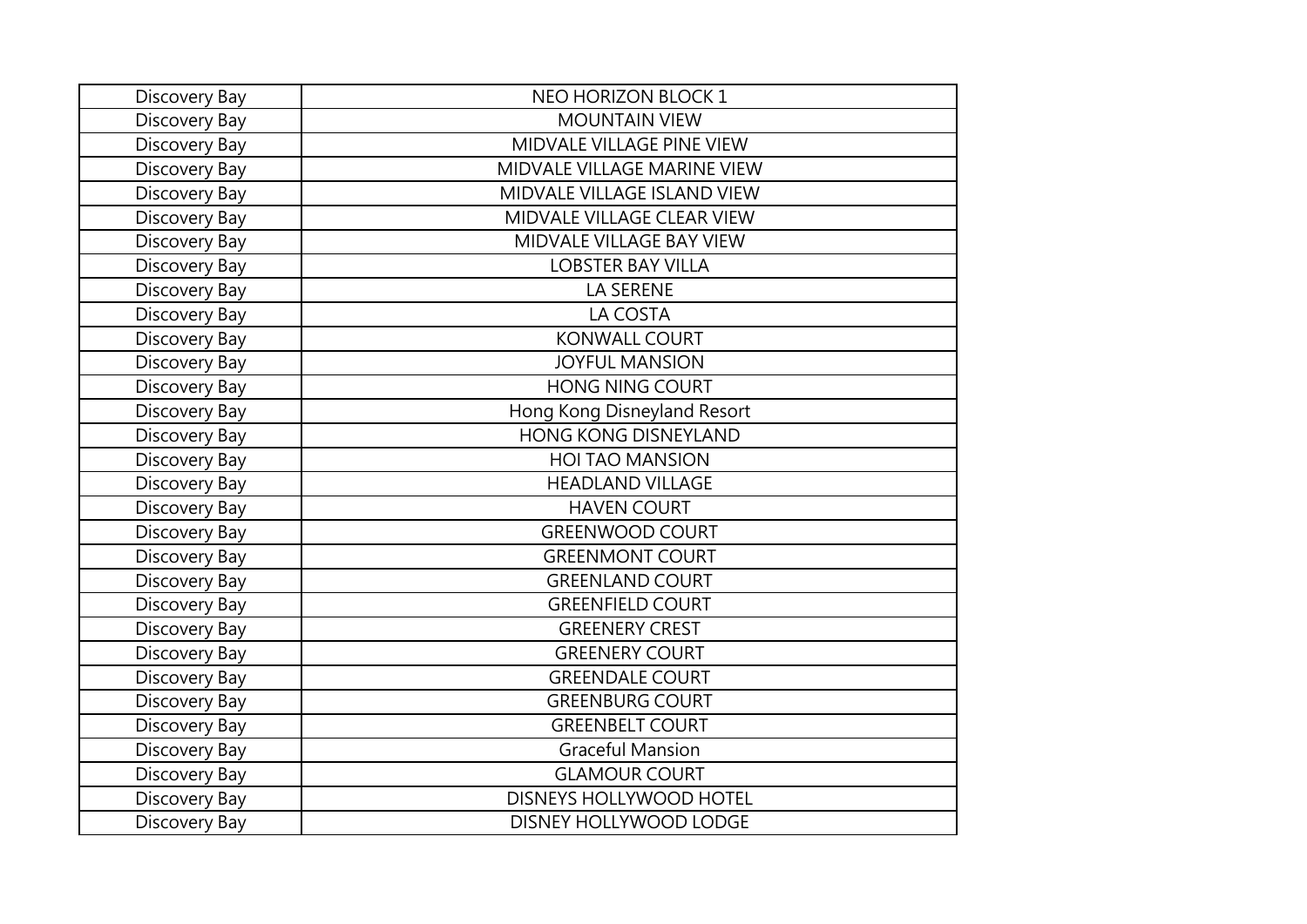| Discovery Bay | <b>DISCOVERY COLLEGE</b>                        |
|---------------|-------------------------------------------------|
| Discovery Bay | Discovery Bay Recreation Club                   |
| Discovery Bay | DISCOVERY BAY PLAZA / DB PLAZA                  |
| Discovery Bay | Discovery Bay Office Centre                     |
| Discovery Bay | Discovery Bay North Plaza                       |
| Discovery Bay | DISCOVERY BAY MEDICAL CENTRE                    |
| Discovery Bay | DISCOVERY BAY INTERNATIONAL SCHOOL KINDERGARTEN |
| Discovery Bay | DISCOVERY BAY INTERNATIONAL SCHOOL              |
| Discovery Bay | Discovery Bay Fire Station                      |
| Discovery Bay | DISCOVERY BAY MARINA CLUB                       |
| Discovery Bay | <b>CRYSTAL COURT</b>                            |
| Discovery Bay | <b>CRESTMONT VILLA</b>                          |
| Discovery Bay | <b>CRESTLINE MANSION</b>                        |
| Discovery Bay | <b>COSTA COURT</b>                              |
| Discovery Bay | <b>CORAL COURT</b>                              |
| Discovery Bay | <b>CLUB SIENA</b>                               |
| Discovery Bay | <b>CHERISH COURT</b>                            |
| Discovery Bay | <b>CELESTIAL MANSION</b>                        |
| Discovery Bay | <b>BIJOU HAMLET CLUB HOUSE</b>                  |
| Discovery Bay | <b>Bijou Hamlet</b>                             |
| Discovery Bay | <b>BELCHER COURT</b>                            |
| Discovery Bay | <b>BEACH VILLAGE</b>                            |
| Discovery Bay | AUBERGE DISCOVERY BAY HONG KONG                 |
| Discovery Bay | <b>AMALFI BLOCK 3</b>                           |
| Discovery Bay | <b>AMALFI BLOCK 2</b>                           |
| Discovery Bay | <b>AMALFI BLOCK 1</b>                           |
| Discovery Bay | <b>9 PARKVALE DRIVE</b>                         |
| Discovery Bay | 9 MIDDLE LANE                                   |
| Discovery Bay | 7 PARKVALE DRIVE                                |
| Discovery Bay | 7 MIDDLE LANE                                   |
| Discovery Bay | <b>5 MIDDLE LANE</b>                            |